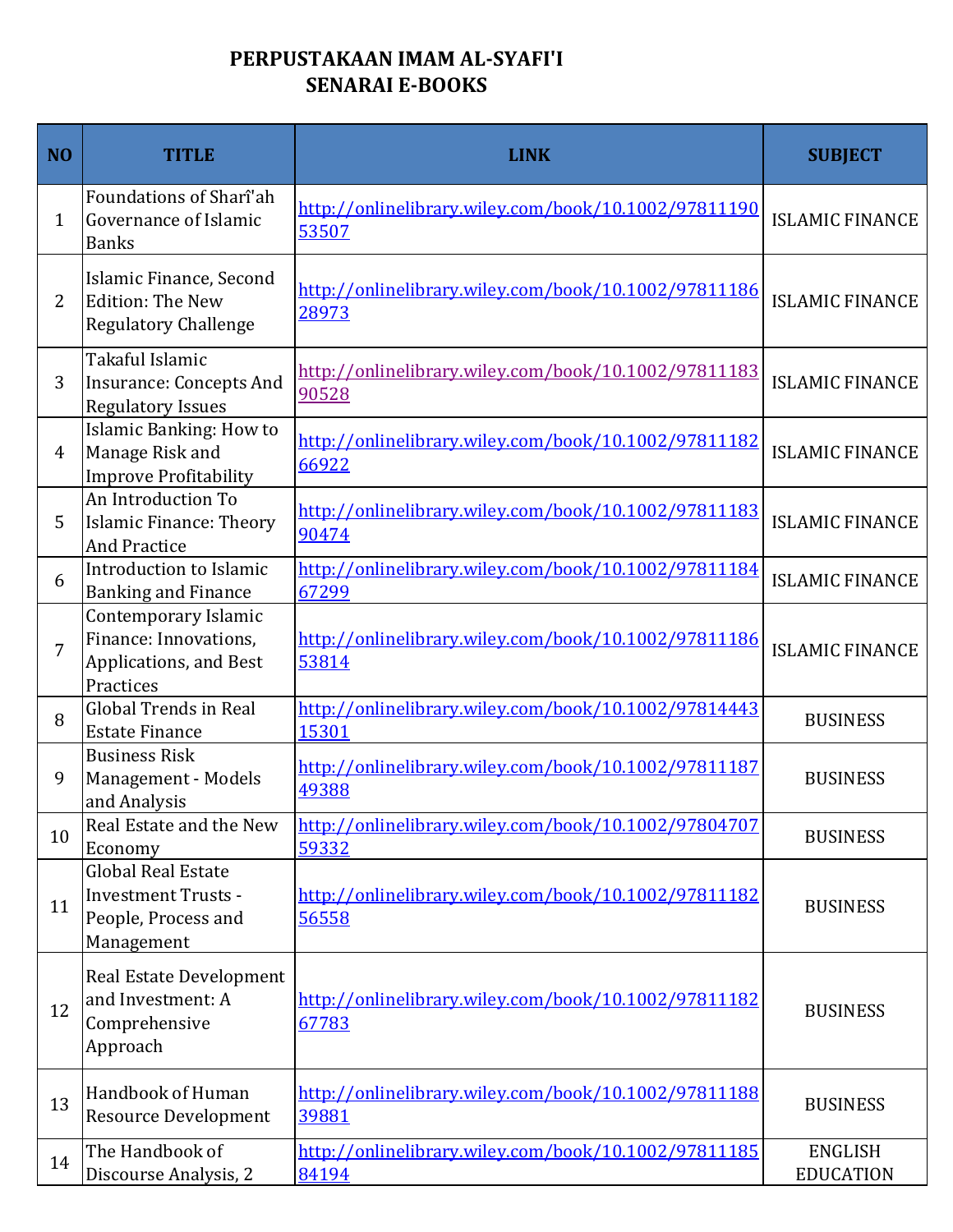| 15 | <b>Applied English</b><br>Phonology, Second<br>Edition                                                                       | http://onlinelibrary.wiley.com/book/10.1002/97814443<br>92623 | <b>ENGLISH</b><br><b>EDUCATION</b> |
|----|------------------------------------------------------------------------------------------------------------------------------|---------------------------------------------------------------|------------------------------------|
| 16 | Handbook of Historical<br>Sociolinguistics                                                                                   | http://onlinelibrary.wiley.com/book/10.1002/97811182<br>57227 | <b>ENGLISH</b><br><b>EDUCATION</b> |
| 17 | <b>Handbook of Pragmatics</b>                                                                                                | http://onlinelibrary.wiley.com/book/10.1002/97804707<br>56959 | <b>ENGLISH</b><br><b>EDUCATION</b> |
| 18 | Sociolinguistics: Method<br>and Interpretation                                                                               | http://onlinelibrary.wiley.com/book/10.1002/97804707<br>58359 | <b>ENGLISH</b><br><b>EDUCATION</b> |
| 19 | The Handbook of<br>Discourse Analysis                                                                                        | http://onlinelibrary.wiley.com/book/10.1002/97804707<br>53460 | <b>ENGLISH</b><br><b>EDUCATION</b> |
| 20 | Handbook of Linguistics                                                                                                      | http://onlinelibrary.wiley.com/book/10.1002/97804707<br>56409 | <b>ENGLISH</b><br><b>EDUCATION</b> |
| 21 | <b>Essentials of Business</b><br>Ethics: Creating an<br>Organization of High<br><b>Integrity and Superior</b><br>Performance | http://onlinelibrary.wiley.com/book/10.1002/97811183<br>86163 | <b>BUSINESS</b>                    |
| 22 | Human Resource<br>Development                                                                                                | http://www.tandfebooks.com/isbn/9780080455389                 | <b>BUSINESS</b>                    |
| 23 | <b>Business Research</b><br>Projects                                                                                         | https://www.taylorfrancis.com/books/9780080459691             | <b>BUSINESS</b>                    |
| 24 | Recruiting, Retaining and<br><b>Promoting Culturally</b><br><b>Different Employees</b>                                       | https://www.taylorfrancis.com/books/9780080468334             | <b>BUSINESS</b>                    |
| 25 | <b>Essentials of Human</b><br><b>Resource Management</b>                                                                     | https://www.taylorfrancis.com/books/9780080468594             | <b>BUSINESS</b>                    |
| 26 | <b>Marketing Briefs: A</b><br><b>Revision and Study Guide</b>                                                                | https://www.taylorfrancis.com/books/9780080479217             | <b>BUSINESS</b>                    |
| 27 | <b>Total Relationship</b><br>Marketing                                                                                       | https://www.taylorfrancis.com/books/9780080519371             | <b>BUSINESS</b>                    |
| 28 | <b>Exploring Employee</b><br>Relations                                                                                       | https://www.taylorfrancis.com/books/9780080547176             | <b>BUSINESS</b>                    |
| 29 | Telephony, the Internet,<br>and the Media                                                                                    | https://www.taylorfrancis.com/books/9780203810767             | COMMUNICATION                      |
| 30 | Shari'a Compliant<br>Microfinance                                                                                            | https://www.taylorfrancis.com/books/e/978020380883<br>2       | <b>ISLAMIC STUDIES</b>             |
| 31 | Islamic Law (RLE Politics<br>of Islam)                                                                                       | https://www.taylorfrancis.com/books/9780203381328             | <b>ISLAMIC STUDIES</b>             |
| 32 | Islamophobia in the West                                                                                                     | https://www.taylorfrancis.com/books/e/978020384173<br>0       | <b>ISLAMIC STUDIES</b>             |
| 33 | Islamic Life and Thought                                                                                                     | https://www.taylorfrancis.com/books/9781315888170             | <b>ISLAMIC STUDIES</b>             |
| 34 | <b>Islamic Thought</b>                                                                                                       | https://www.taylorfrancis.com/books/9780203015247             | <b>ISLAMIC STUDIES</b>             |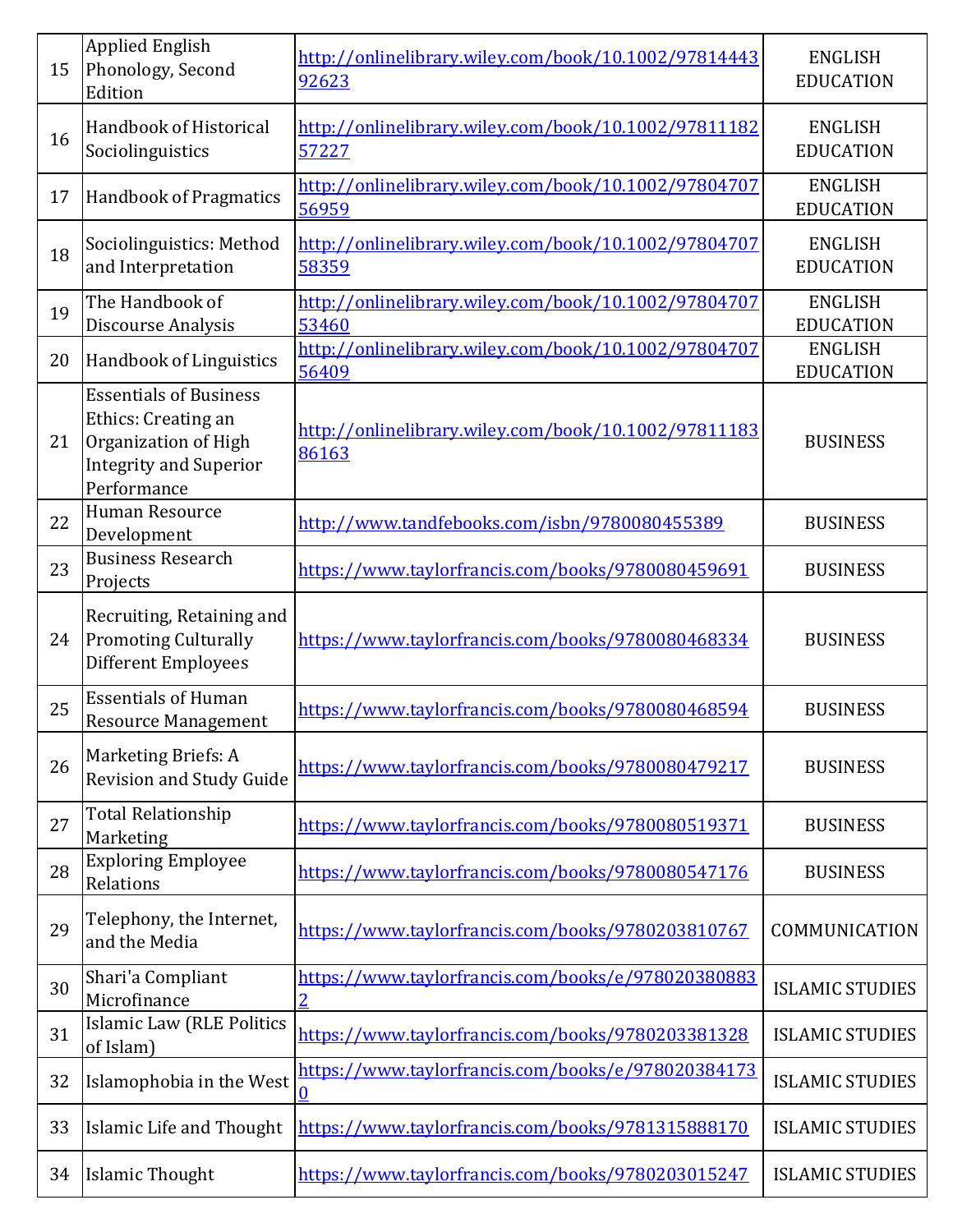| 35 | <b>Semiotics: The Basics</b>                                                                                            | https://www.taylorfrancis.com/books/9780203014936                        | LINGUISTICS                  |
|----|-------------------------------------------------------------------------------------------------------------------------|--------------------------------------------------------------------------|------------------------------|
| 36 | <b>Essentials of Early</b><br>English                                                                                   | https://www.taylorfrancis.com/books/9780203087107                        | LINGUISTICS                  |
| 37 | <b>Introducing Interpreting</b><br><b>Studies</b>                                                                       | https://www.taylorfrancis.com/books/9780203504802                        | LINGUISTICS                  |
| 38 | The Translator's<br>Invisibility                                                                                        | https://www.taylorfrancis.com/books/9780203553190                        | LINGUISTICS                  |
| 39 | <b>Business Communication</b>                                                                                           | https://www.taylorfrancis.com/books/9780203082843                        | <b>BUSINESS</b>              |
| 40 | <b>International Financial</b><br><b>Reporting Standards</b>                                                            | https://www.taylorfrancis.com/books/9780203522356                        | <b>ACCOUNTING</b>            |
| 41 | <b>Sales Management</b>                                                                                                 | https://www.taylorfrancis.com/books/e/978131570091<br>$\overline{5}$     | <b>BUSINESS</b>              |
| 42 | Scientific and Technical<br><b>Translation Explained</b>                                                                | https://www.taylorfrancis.com/books/9781315760391                        | COMMUNICATION                |
| 43 | Scientific and Technical<br>Translation                                                                                 | http://www.tandfebooks.com/action/showBook?doi=10.<br>4324/9781315679600 | LINGUISTICS                  |
| 44 | The Semiotics of<br>Subtitling                                                                                          | http://www.tandfebooks.com/action/showBook?doi=10.<br>4324/9781315538686 | LINGUISTICS                  |
| 45 | <b>Literary Translation</b>                                                                                             | http://www.tandfebooks.com/action/showBook?doi=10.<br>4324/9781315643694 | LINGUISTICS                  |
| 46 | <b>Translating Promotional</b><br>and Advertising Texts                                                                 | https://www.taylorfrancis.com/books/9781315759753                        | <b>ENGLISH</b><br>LANGUAGE   |
| 47 | The Economic Philosophy<br>of the Internet of Things:<br>A Post-Cognitive<br>Appraisal                                  | https://www.taylorfrancis.com/books/9781351069236                        | ECONOMICS/<br><b>FINANCE</b> |
| 48 | <b>Future Courses of Human</b><br>Societies : Critical<br>Reflections from the<br><b>Natural and Social</b><br>Sciences | https://www.taylorfrancis.com/books/e/978135103913<br><u>0</u>           | <b>SOCIAL SCIENCES</b>       |
| 49 | Automation, Innovation<br>and Economic Crisis:<br>Surviving the Fourth<br><b>Industrial Revolution</b>                  | https://www.taylorfrancis.com/books/9781351039864                        | ECONOMICS/<br><b>FINANCE</b> |
| 50 | <b>Strategic Marketing for</b><br><b>High Technology</b><br>Products : An Integrated<br>Approach                        | https://www.taylorfrancis.com/books/9780203712924                        | ECONOMICS/<br><b>FINANCE</b> |
| 51 | A History of Digital Media<br>: An Intermedia and<br><b>Global Perspective</b>                                          | https://www.taylorfrancis.com/books/9781315209630                        | <b>TECHNOLOGY</b>            |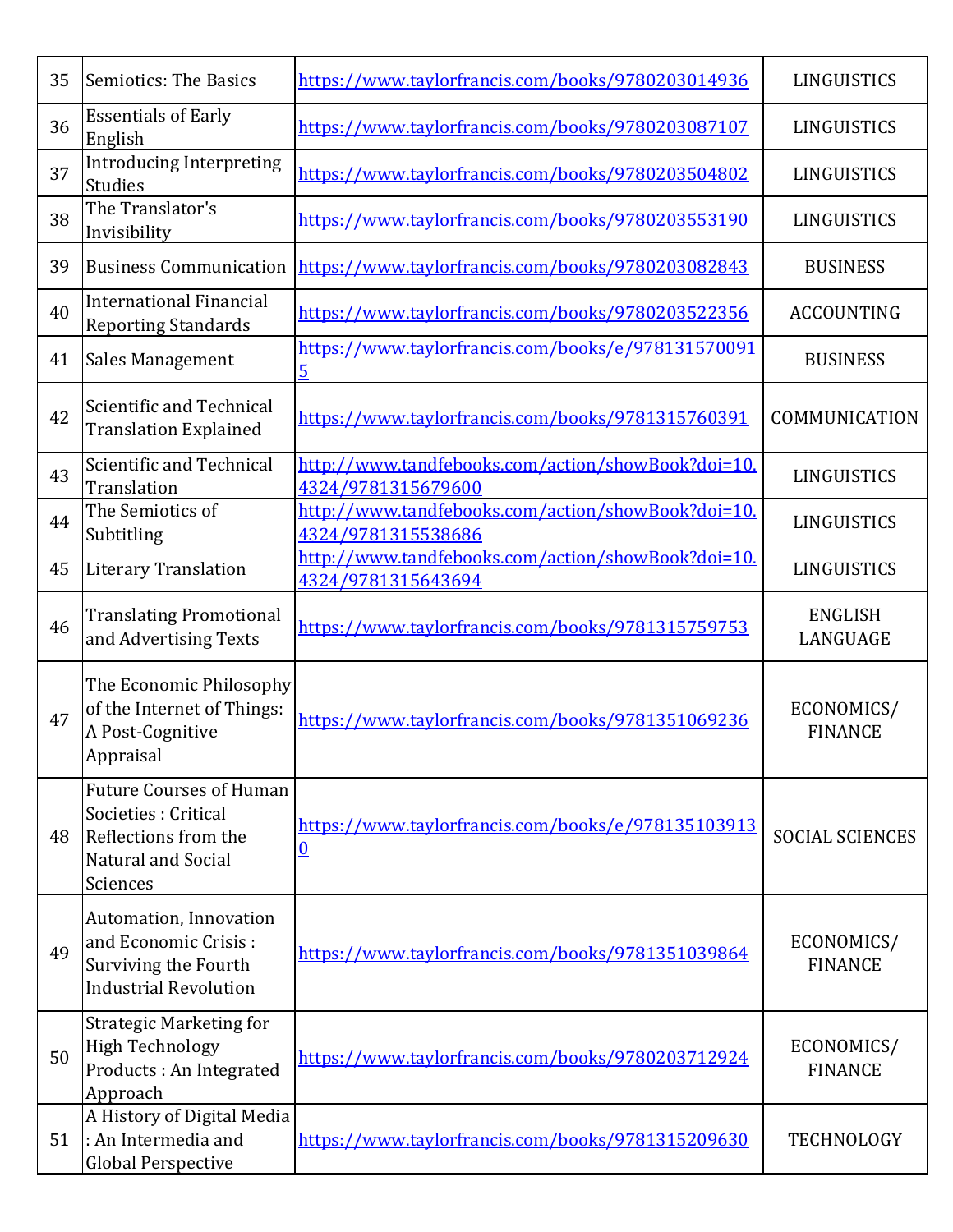| 52 | The Economics of<br><b>Research and Technology</b>                                                              | https://www.taylorfrancis.com/books/9781351163804                          | ECONOMICS/<br>TECHNOLOGY                       |
|----|-----------------------------------------------------------------------------------------------------------------|----------------------------------------------------------------------------|------------------------------------------------|
| 53 | <b>Writing and Reporting</b><br>News You Can Use                                                                | https://www.taylorfrancis.com/books/9781315269634                          | COMMUNICATION                                  |
| 54 | Applied Media Studies:<br>Theory and Practice                                                                   | https://www.taylorfrancis.com/books/e/978131547385                         | COMMUNICATION                                  |
| 55 | The Psychology of<br>Television                                                                                 | https://www.taylorfrancis.com/books/e/978135122678<br>3                    | <b>HUMANITIES</b>                              |
| 56 | Reporting Islam:<br>International best<br>practice for journalists                                              | https://www.taylorfrancis.com/books/9781315200941                          | <b>HUMANITIES</b>                              |
| 57 | Mixed Media: Moral<br>Distinctions in<br>Advertising, Public<br>Relations, and Journalism                       | https://www.taylorfrancis.com/books/9781315203751                          | <b>HUMANITIES</b>                              |
| 58 | Media and Class: TV,<br>Film, and Digital Culture                                                               | https://www.taylorfrancis.com/books/e/978131538798<br>$\overline{Z}$       | <b>HUMANITIES</b>                              |
| 59 | <b>Writing for News Media:</b><br>The Storyteller's Craft                                                       | https://www.taylorfrancis.com/books/9781315622262                          | <b>HUMANITIES</b>                              |
| 60 | Social Psychology:<br><b>Sociological Perspectives</b>                                                          | https://www.taylorfrancis.com/books/e/978131512972<br>$\overline{3}$       | <b>BEHAVIORAL</b><br><b>SCIENCE</b>            |
| 61 |                                                                                                                 | The Psychology of Gender https://www.taylorfrancis.com/books/9781315180229 | <b>SOCIAL SCIENCES</b>                         |
| 62 | Psychology of Education :<br>A Pedagogical Approach                                                             | https://www.taylorfrancis.com/books/9781351798969                          | <b>EDUCATION</b>                               |
| 63 | <b>Higher Education</b><br><b>Research Methodology:</b><br>A Step-by-Step Guide to<br>the Research Process      | https://www.taylorfrancis.com/books/9781315149783                          | EDUCATION/<br><b>RESEARCH</b><br><b>METHOD</b> |
| 64 | Single Case Research<br>Methodology<br>: Applications in Special<br><b>Education and Behavioral</b><br>Sciences | https://www.taylorfrancis.com/books/e/978131515066<br>$6 \overline{6}$     | EDUCATION/<br><b>RESEARCH</b><br><b>METHOD</b> |
| 65 | English Grammar<br>Demystified                                                                                  | https://mhebooklibrary.com/doi/book/10.1036/978007<br>1600811              | <b>ENGLISH</b><br>LANGUAGE<br>TEACHING (ELT)   |
| 66 | Read & Think English<br>(Book Only)                                                                             | https://mhebooklibrary.com/doi/book/10.1036/978007<br>1596275              | <b>ENGLISH</b><br>LANGUAGE<br>TEACHING (ELT)   |
| 67 | Improve Your English:<br>English in the Workplace                                                               | https://mhebooklibrary.com/doi/book/10.1036/978007<br>1595872              | <b>ENGLISH</b><br>LANGUAGE<br>TEACHING (ELT)   |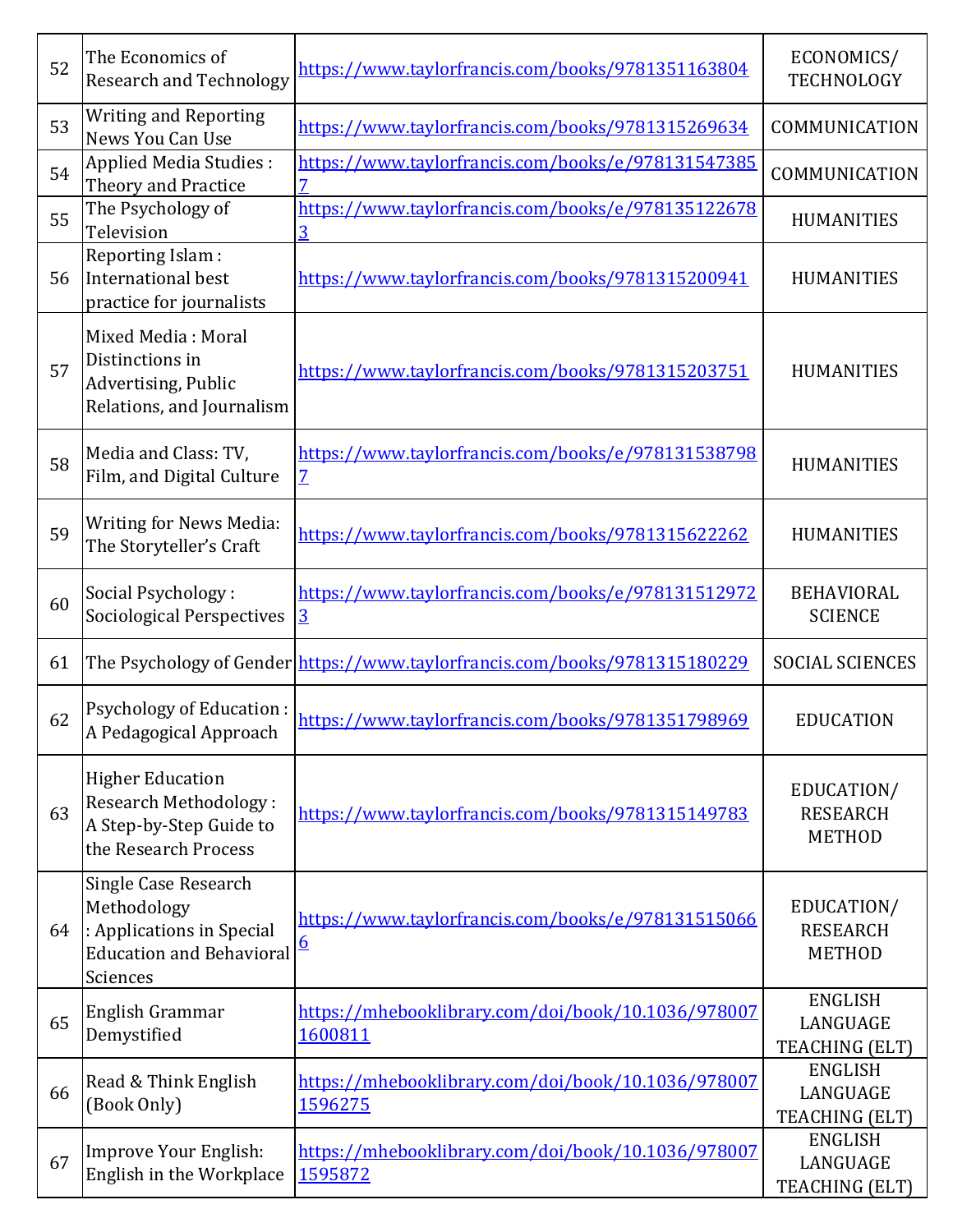|    | McGraw-Hill's Essential        | https://mhebooklibrary.com/doi/book/10.1036/978007 | <b>ENGLISH</b>                   |
|----|--------------------------------|----------------------------------------------------|----------------------------------|
| 68 | <b>ESL Grammar</b>             | 1642347                                            | LANGUAGE                         |
|    |                                |                                                    | TEACHING (ELT)                   |
|    | Improve Your English:          | https://mhebooklibrary.com/doi/book/10.1036/978007 | <b>ENGLISH</b>                   |
| 69 | English in Everyday Life       | 1642361                                            | LANGUAGE                         |
|    |                                |                                                    | TEACHING (ELT)                   |
|    | <b>Correct Your English</b>    | https://mhebooklibrary.com/doi/book/10.1036/978007 | <b>ENGLISH</b>                   |
| 70 | Errors                         | 1830669                                            | LANGUAGE                         |
|    |                                |                                                    | TEACHING (ELT)                   |
|    | The Big Book of English        | https://mhebooklibrary.com/doi/book/10.1036/978007 | <b>ENGLISH</b>                   |
| 71 | Verbs                          | 1602891                                            | LANGUAGE                         |
|    |                                |                                                    | TEACHING (ELT)                   |
|    | Writing Better English for     | https://mhebooklibrary.com/doi/book/10.1036/978007 | <b>ENGLISH</b>                   |
| 72 | <b>ESL Learners, Second</b>    | 1702027                                            | LANGUAGE                         |
|    | Edition                        |                                                    | TEACHING (ELT)                   |
|    | English Verbs &                |                                                    | <b>ENGLISH</b>                   |
| 73 | <b>Essentials of Grammar</b>   | https://mhebooklibrary.com/doi/book/10.1036/978007 | LANGUAGE                         |
|    | for ESL Learners               | 1702034                                            | TEACHING (ELT)                   |
|    |                                |                                                    | <b>ENGLISH</b>                   |
| 74 | McGraw-Hill's Essential        | https://mhebooklibrary.com/doi/book/10.1036/978007 | LANGUAGE                         |
|    | English Irregular Verbs        | 1602877                                            | TEACHING (ELT)                   |
|    | McGraw-Hill's                  |                                                    | <b>ENGLISH</b>                   |
| 75 | <b>Conversational American</b> | https://mhebooklibrary.com/doi/book/10.1036/978007 | LANGUAGE                         |
|    | English                        | 1741323                                            | TEACHING (ELT)                   |
|    |                                |                                                    |                                  |
|    | <b>Common American</b>         |                                                    | <b>ENGLISH</b>                   |
|    |                                | https://mhebooklibrary.com/doi/book/10.1036/978007 |                                  |
| 76 | Phrases in Everyday            | 1776080                                            | LANGUAGE                         |
|    | Contexts, 3rd Edition          |                                                    | TEACHING (ELT)                   |
| 77 | Perfecting Your English        | https://mhebooklibrary.com/doi/book/10.1036/978007 | <b>ENGLISH</b>                   |
|    | Pronunciation                  | 1788489                                            | LANGUAGE                         |
|    |                                |                                                    | TEACHING (ELT)<br><b>ENGLISH</b> |
|    |                                | https://mhebooklibrary.com/doi/book/10.1036/978007 |                                  |
| 78 | McGraw-Hill's IELTS            | 1761208                                            | LANGUAGE                         |
|    |                                |                                                    | TEACHING (ELT)                   |
|    |                                | https://mhebooklibrary.com/doi/book/10.1036/978007 | <b>ENGLISH</b>                   |
| 79 | <b>ESL DeMYSTIFIeD</b>         | 1820783                                            | LANGUAGE                         |
|    |                                |                                                    | TEACHING (ELT)                   |
|    |                                | https://mhebooklibrary.com/doi/book/10.1036/978007 | <b>ENGLISH</b>                   |
| 80 | English Verb Drills            | 1608718                                            | LANGUAGE                         |
|    |                                |                                                    | TEACHING (ELT)                   |
|    |                                | https://mhebooklibrary.com/doi/book/10.1036/978007 | <b>ENGLISH</b>                   |
| 81 | English Grammar Drills         | 1701907                                            | LANGUAGE                         |
|    |                                |                                                    | TEACHING (ELT)                   |
|    | Perfect Phrases for the        | https://mhebooklibrary.com/doi/book/10.1036/978007 | <b>ENGLISH</b>                   |
| 82 | <b>TOEFL Speaking and</b>      | 1592475                                            | LANGUAGE                         |
|    | <b>Writing Sections</b>        |                                                    | TEACHING (ELT)                   |
|    | <b>Perfect Phrases ESL</b>     | https://mhebooklibrary.com/doi/book/10.1036/978007 | <b>ENGLISH</b>                   |
| 83 | <b>Everyday Business</b>       | 1608398                                            | LANGUAGE<br>TEACHING (ELT)       |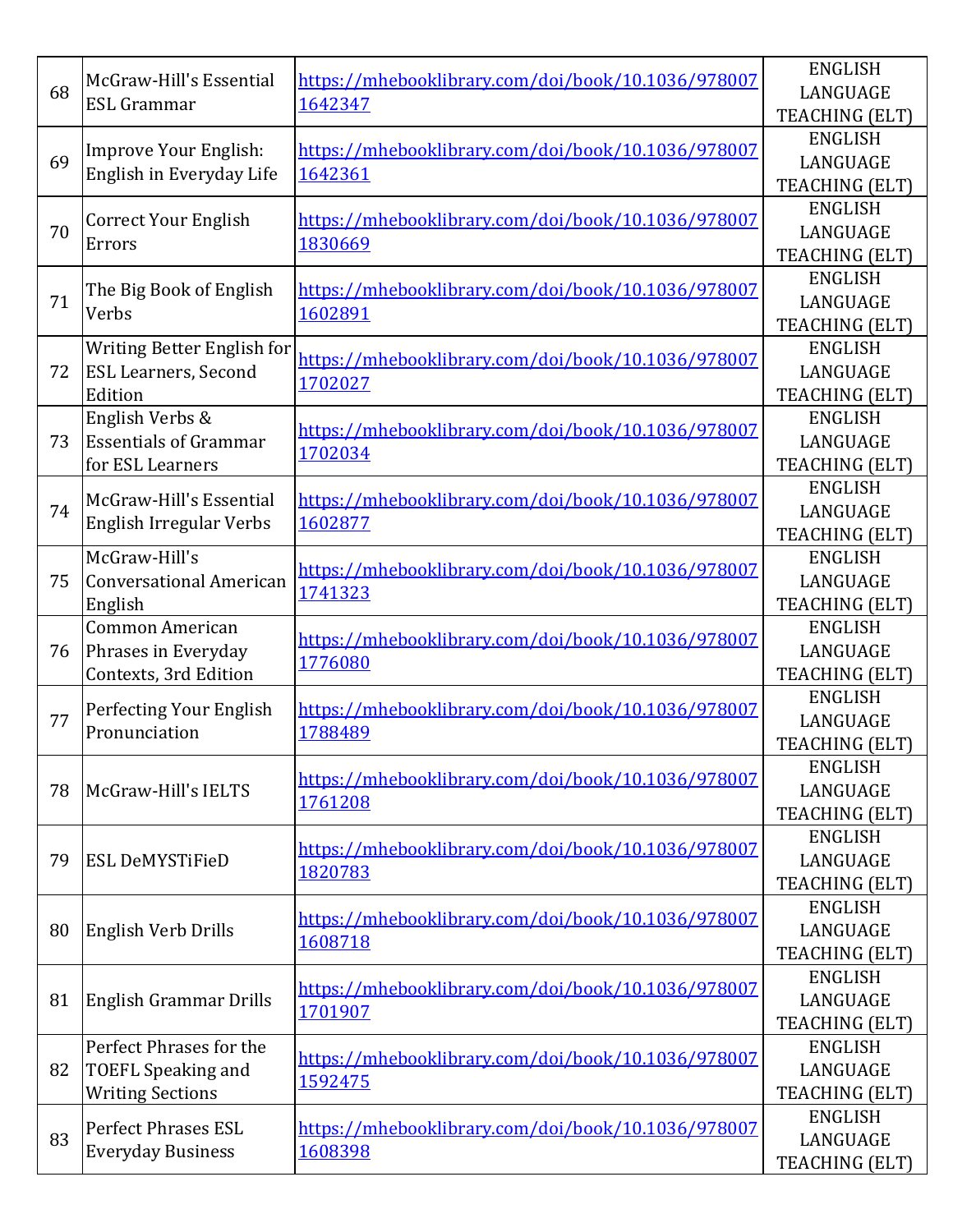| 84 | <b>Perfect Phrases for ESL</b><br><b>Everyday Situations</b>                                    | https://mhebooklibrary.com/doi/book/10.1036/978007<br>1773058 | <b>ENGLISH</b><br>LANGUAGE<br>TEACHING (ELT) |
|----|-------------------------------------------------------------------------------------------------|---------------------------------------------------------------|----------------------------------------------|
| 85 | <b>Perfect Phrases for ESL</b><br><b>Conversation Skills</b>                                    | https://mhebooklibrary.com/doi/book/10.1036/978007<br>1774079 | <b>ENGLISH</b><br>LANGUAGE<br>TEACHING (ELT) |
| 86 | <b>Practice Makes Perfect:</b><br><b>Basic English</b>                                          | https://mhebooklibrary.com/doi/book/10.1036/978007<br>1771702 | <b>ENGLISH</b><br>LANGUAGE<br>TEACHING (ELT) |
| 87 | <b>Practice Makes Perfect</b><br>English Sentence Builder                                       | https://mhebooklibrary.com/doi/book/10.1036/978007<br>1599610 | <b>ENGLISH</b><br>LANGUAGE<br>TEACHING (ELT) |
| 88 | <b>Practice Makes Perfect</b><br><b>Advanced English</b><br><b>Grammar</b> for ESL<br>Learners  | https://mhebooklibrary.com/doi/book/10.1036/978007<br>1743334 | <b>ENGLISH</b><br>LANGUAGE<br>TEACHING (ELT) |
| 89 | <b>Practice Makes Perfect</b><br><b>English Vocabulary for</b><br><b>Beginning ESL Learners</b> | https://mhebooklibrary.com/doi/book/10.1036/978007<br>1763042 | <b>ENGLISH</b><br>LANGUAGE<br>TEACHING (ELT) |
| 90 | <b>Practice Makes Perfect</b><br>English Verb Tenses Up<br>Close                                | https://mhebooklibrary.com/doi/book/10.1036/978007<br>1753548 | <b>ENGLISH</b><br>LANGUAGE<br>TEACHING (ELT) |
| 91 | <b>Practice Makes Perfect:</b><br><b>English Conversation</b>                                   | https://mhebooklibrary.com/doi/book/10.1036/978007<br>1770866 | <b>ENGLISH</b><br>LANGUAGE<br>TEACHING (ELT) |
| 92 | <b>Practice Makes Perfect</b><br>English Articles and<br>Determiners Up Close                   | https://mhebooklibrary.com/doi/book/10.1036/978007<br>1753555 | <b>ENGLISH</b><br>LANGUAGE<br>TEACHING (ELT) |
| 93 | <b>Practice Makes Perfect</b><br>English Problem Solver                                         | https://mhebooklibrary.com/doi/book/10.1036/978007<br>1791250 | <b>ENGLISH</b><br>LANGUAGE<br>TEACHING (ELT) |
| 94 | <b>Practice Makes Perfect</b><br>Intermediate English<br>Reading and<br>Comprehension           | https://mhebooklibrary.com/doi/book/10.1036/978007<br>1798853 | <b>ENGLISH</b><br>LANGUAGE<br>TEACHING (ELT) |
| 95 | <b>Practice Makes Perfect</b><br><b>Advanced English</b><br>Reading and<br>Comprehension        | https://mhebooklibrary.com/doi/book/10.1036/978007<br>1798877 | <b>ENGLISH</b><br>LANGUAGE<br>TEACHING (ELT) |
| 96 | <b>Practice Makes Perfect</b><br>English Verbs, 2nd<br>Edition                                  | https://mhebooklibrary.com/doi/book/10.1036/978007<br>1807364 | <b>ENGLISH</b><br>LANGUAGE<br>TEACHING (ELT) |
| 97 | <b>Practice Makes Perfect</b><br><b>English Grammar for ESL</b><br>Learners, 2nd Edition        | https://mhebooklibrary.com/doi/book/10.1036/978007<br>1807388 | <b>ENGLISH</b><br>LANGUAGE<br>TEACHING (ELT) |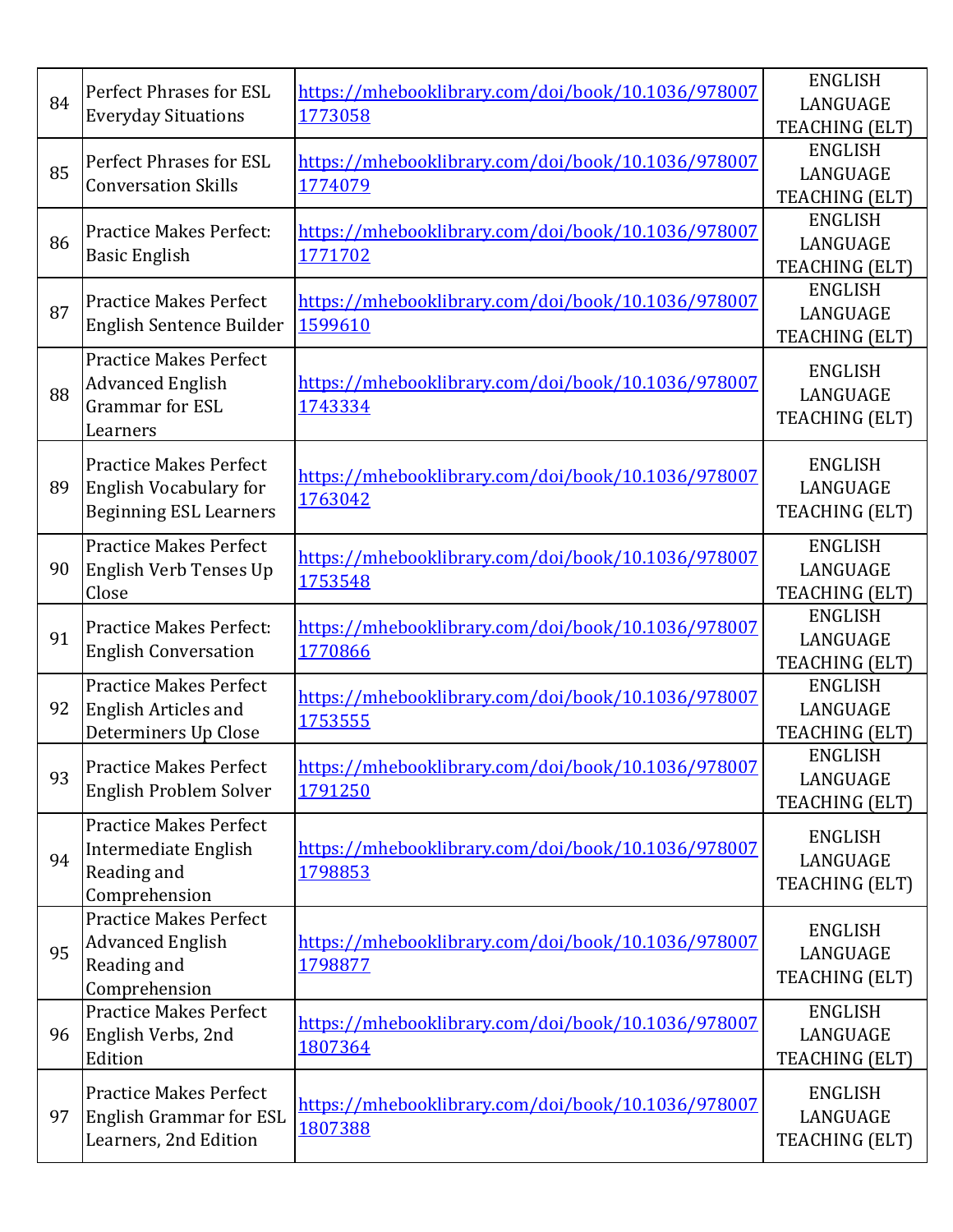| 98  | <b>Practice Makes Perfect</b><br><b>English Pronouns and</b><br>Prepositions, Second<br>Edition | https://mhebooklibrary.com/doi/book/10.1036/978007<br>1753883                      | <b>ENGLISH</b><br>LANGUAGE<br>TEACHING (ELT)        |
|-----|-------------------------------------------------------------------------------------------------|------------------------------------------------------------------------------------|-----------------------------------------------------|
| 99  | Gramática De La Lengua<br>Inglesa                                                               | https://mhebooklibrary.com/doi/book/10.1036/084420<br>7985                         | <b>ENGLISH</b><br>LANGUAGE<br>TEACHING (ELT)        |
| 100 | English Grammar for the<br><b>Utterly Confused</b>                                              | https://mhebooklibrary.com/doi/book/10.1036/007139<br>9224                         | <b>ENGLISH</b><br>LANGUAGE<br><b>TEACHING (ELT)</b> |
| 101 | 1500 Words in 15<br>Minutes a Day                                                               | https://mhebooklibrary.com/doi/book/10.1036/007144<br>3258                         | <b>ENGLISH</b><br>LANGUAGE<br>TEACHING (ELT)        |
| 102 | the TOEFL                                                                                       | 400 Must-Have Words for https://mhebooklibrary.com/doi/book/10.1036/007144<br>3282 | <b>ENGLISH</b><br>LANGUAGE<br>TEACHING (ELT)        |
| 103 | <b>Essentials of English</b><br>Grammar                                                         | https://mhebooklibrary.com/doi/book/10.1036/007145<br>7089                         | <b>ENGLISH</b><br>LANGUAGE<br>TEACHING (ELT)        |
|     | McGraw-Hill's Dictionary<br>104 of American Slang and<br><b>Colloquial Expressions</b>          | https://mhebooklibrary.com/doi/book/10.1036/007146<br>1078                         | <b>ENGLISH</b><br>LANGUAGE<br>TEACHING (ELT)        |
| 105 | McGraw-Hill's Dictionary<br>of American Idoms and<br><b>Phrasal Verbs</b>                       | https://mhebooklibrary.com/doi/book/10.1036/007146<br>9346                         | <b>ENGLISH</b><br>LANGUAGE<br>TEACHING (ELT)        |
| 106 | McGraw-Hill's Dictionary<br>of American Idioms<br>Dictionary                                    | https://mhebooklibrary.com/doi/book/10.1036/007147<br>8930                         | <b>ENGLISH</b><br>LANGUAGE<br>TEACHING (ELT)        |
| 107 | <b>Practice Makes Perfect:</b><br>Intermediate English<br><b>Grammar</b> for ESL<br>Learners    | https://mhebooklibrary.com/doi/book/10.1036/007146<br>2937                         | <b>ENGLISH</b><br>LANGUAGE<br>TEACHING (ELT)        |
| 108 | Perfect Phrases for ESL<br><b>Advancing Your Career</b>                                         | https://mhebooklibrary.com/doi/book/10.1036/978007<br>1608374                      | <b>ENGLISH</b><br>LANGUAGE<br>TEACHING (ELT)        |
| 109 | Read & Think Spanish,<br><b>Premium Third Edition</b>                                           | https://mhebooklibrary.com/doi/book/10.1036/978125<br>9836329                      | <b>ENGLISH</b><br>LANGUAGE<br>TEACHING (ELT)        |
| 110 | Read & Think French,<br><b>Premium Second Edition</b>                                           | https://mhebooklibrary.com/doi/book/10.1036/978125<br>9836305                      | <b>ENGLISH</b><br>LANGUAGE<br>TEACHING (ELT)        |
|     | <b>Practice Makes Perfect:</b><br>111 Basic French, Premium<br><b>Second Edition</b>            | https://mhebooklibrary.com/doi/book/10.1036/978125<br>9836404                      | <b>ENGLISH</b><br>LANGUAGE<br>TEACHING (ELT)        |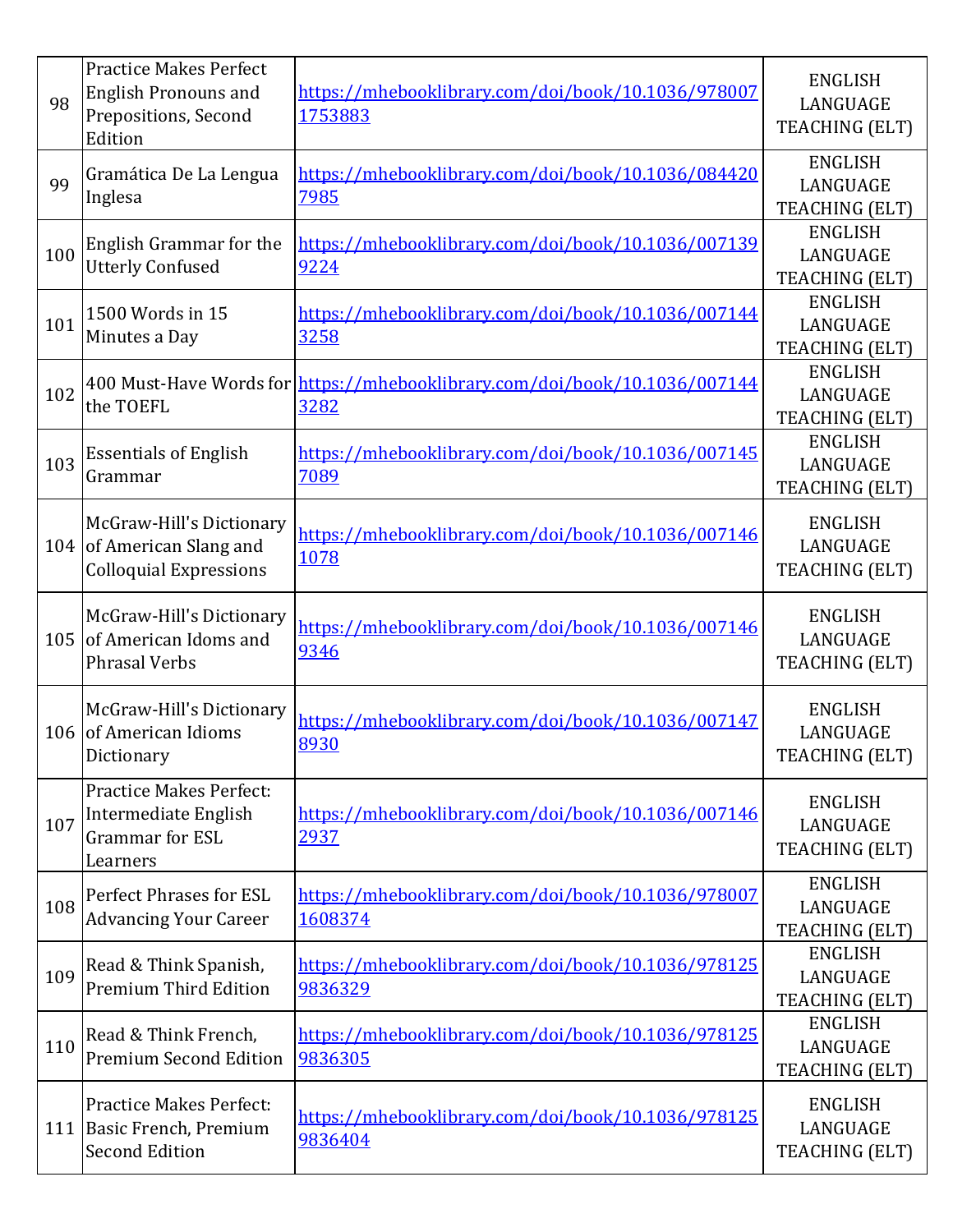| 112 | French Verb Drills, Fifth<br>Edition                                                                               | https://mhebooklibrary.com/doi/book/10.1036/978125<br>9863479 | <b>ENGLISH</b><br>LANGUAGE<br>TEACHING (ELT) |
|-----|--------------------------------------------------------------------------------------------------------------------|---------------------------------------------------------------|----------------------------------------------|
| 113 | Spanish Verb Drills, Fifth<br>Edition                                                                              | https://mhebooklibrary.com/doi/book/10.1036/978126<br>0010671 | <b>ENGLISH</b><br>LANGUAGE<br>TEACHING (ELT) |
|     | Perfect Phrases for ESL:<br>114 Conversation Skills,<br><b>Second Edition</b>                                      | https://mhebooklibrary.com/doi/book/10.1036/978126<br>0010718 | <b>ENGLISH</b><br>LANGUAGE<br>TEACHING (ELT) |
|     | <b>Practice Makes Perfect:</b><br>115 French Conversation,<br><b>Premium Second Edition</b>                        | https://mhebooklibrary.com/doi/book/10.1036/978126<br>0010695 | <b>ENGLISH</b><br>LANGUAGE<br>TEACHING (ELT) |
|     | <b>Practice Makes Perfect:</b><br>116 The Spanish Subjunctive<br>Up Close, Second Edition                          | https://mhebooklibrary.com/doi/book/10.1036/978126<br>0010756 | <b>ENGLISH</b><br>LANGUAGE<br>TEACHING (ELT) |
| 117 | <b>Practice Makes Perfect:</b><br><b>English Vocabulary for</b><br>Beginning ESL Learners,<br><b>Third Edition</b> | https://mhebooklibrary.com/doi/book/10.1036/978126<br>0011203 | <b>ENGLISH</b><br>LANGUAGE<br>TEACHING (ELT) |
| 118 | <b>Practice Makes Perfect:</b><br><b>Advanced English</b><br><b>Grammar</b> for ESL<br>Learners, Second Edition    | https://mhebooklibrary.com/doi/book/10.1036/978126<br>0010879 | <b>ENGLISH</b><br>LANGUAGE<br>TEACHING (ELT) |
|     | Practice Makes Perfect:<br>119 Advanced French<br>Grammar, Second Edition                                          | https://mhebooklibrary.com/doi/book/10.1036/978126<br>0011265 | <b>ENGLISH</b><br>LANGUAGE<br>TEACHING (ELT) |
|     | <b>Practice Makes Perfect:</b><br>120 Advanced Spanish<br>Grammar, Second Edition                                  | https://mhebooklibrary.com/doi/book/10.1036/978126<br>0010824 | <b>ENGLISH</b><br>LANGUAGE<br>TEACHING (ELT) |
| 121 | Stories from Spain /<br>Historias de España,<br><b>Third Edition</b>                                               | https://mhebooklibrary.com/doi/book/10.1036/978126<br>0010374 | <b>ENGLISH</b><br>LANGUAGE<br>TEACHING (ELT) |
| 122 | <b>Correct Your English</b><br>Errors, Second Edition                                                              | https://mhebooklibrary.com/doi/book/10.1036/978126<br>0019223 | <b>ENGLISH</b><br>LANGUAGE<br>TEACHING (ELT) |
| 123 | <b>Stories from Latin</b><br>America / Historias de<br>Latinoamérica, Third<br>Edition                             | https://mhebooklibrary.com/doi/book/10.1036/978126<br>0011289 | <b>ENGLISH</b><br>LANGUAGE<br>TEACHING (ELT) |
|     | Stories from Mexico /<br>124 Historias de México,<br><b>Third Edition</b>                                          | https://mhebooklibrary.com/doi/book/10.1036/978126<br>0011050 | <b>ENGLISH</b><br>LANGUAGE<br>TEACHING (ELT) |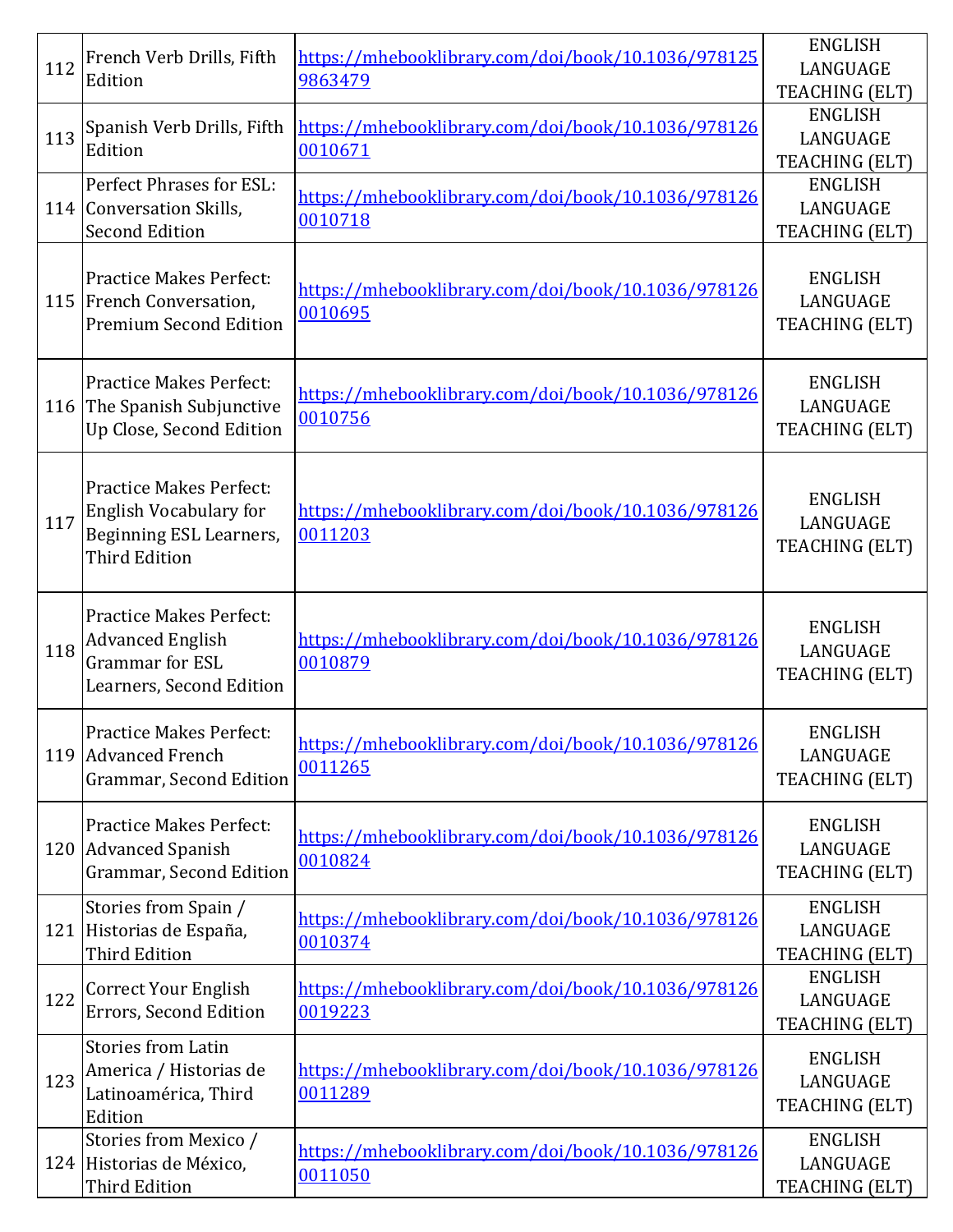|     | <b>Practice Makes Perfect</b><br>125 French Sentence Builder.<br><b>Second Edition</b>  | https://mhebooklibrary.com/doi/book/10.1036/978126<br>0019155                                             | <b>ENGLISH</b><br>LANGUAGE<br>TEACHING (ELT)        |
|-----|-----------------------------------------------------------------------------------------|-----------------------------------------------------------------------------------------------------------|-----------------------------------------------------|
|     | <b>Practice Makes Perfect</b><br>126 English Sentence Builder,<br><b>Second Edition</b> | https://mhebooklibrary.com/doi/book/10.1036/978126<br>0019247                                             | <b>ENGLISH</b><br>LANGUAGE<br>TEACHING (ELT)        |
| 127 | <b>Practice Makes Perfect:</b><br>Spanish Past-Tense Verbs<br>Up Close, Second Edition  | https://mhebooklibrary.com/doi/book/10.1036/978126<br>0010732                                             | <b>ENGLISH</b><br>LANGUAGE<br>TEACHING (ELT)        |
|     | <b>Practice Makes Perfect</b><br>128 Spanish Sentence<br>Builder, Second Edition        | https://mhebooklibrary.com/doi/book/10.1036/978126<br>0019261                                             | <b>ENGLISH</b><br>LANGUAGE<br>TEACHING (ELT)        |
|     | <b>Practice Makes Perfect</b><br>129 Spanish Vocabulary,<br><b>Third Edition</b>        | https://mhebooklibrary.com/doi/book/10.1036/978126<br>0026238                                             | <b>ENGLISH</b><br>LANGUAGE<br><b>TEACHING (ELT)</b> |
|     | 130 Machine Learning                                                                    | https://doi.org/10.1016/C2015-0-00237-4                                                                   | <b>COMPUTER</b><br><b>SCIENCES</b>                  |
| 131 | Parallel Programming<br>with OpenACC                                                    | https://www.sciencedirect.com/book/9780124103979/<br>parallel-programming-with-openacc                    | <b>COMPUTER</b><br><b>SCIENCES</b>                  |
| 132 | Three-Dimensional<br><b>Integrated Circuit Design</b>                                   | https://www.sciencedirect.com/book/9780124105010/t<br>hree-dimensional-integrated-circuit-design          | <b>COMPUTER</b><br><b>SCIENCES</b>                  |
| 133 | <b>FTTx Networks</b>                                                                    | https://doi.org/10.1016/C2013-0-12891-7                                                                   | <b>COMPUTER</b><br><b>SCIENCES</b>                  |
|     | 134 Network Routing                                                                     | https://doi.org/10.1016/C2013-0-18604-7                                                                   | <b>COMPUTER</b><br><b>SCIENCES</b>                  |
|     | 135 Contextual Design                                                                   | https://www.sciencedirect.com/book/9780128008942/<br>contextual-design                                    | <b>COMPUTER</b><br><b>SCIENCES</b>                  |
|     | Mobile Sensors and<br>136 Context-Aware<br>Computing                                    | https://www.sciencedirect.com/book/9780128016602/<br>mobile-sensors-and-context-aware-computing           | <b>COMPUTER</b><br><b>SCIENCES</b>                  |
| 137 | <b>Penetration Tester's</b><br>Open Source Toolkit                                      | https://doi.org/10.1016/C2014-0-01695-4                                                                   | <b>COMPUTER</b><br><b>SCIENCES</b>                  |
| 138 | Rugged Embedded<br><b>Systems</b>                                                       | https://www.sciencedirect.com/book/9780128024591/<br>rugged-embedded-systems                              | <b>COMPUTER</b><br><b>SCIENCES</b>                  |
| 139 | Silicon Photonics                                                                       | https://www.sciencedirect.com/book/9780128029756/<br>silicon-photonics                                    | <b>COMPUTER</b><br><b>SCIENCES</b>                  |
|     | <b>Usability Testing for</b>                                                            | https://www.sciencedirect.com/book/9780128036563/                                                         | <b>COMPUTER</b>                                     |
| 140 | <b>Survey Research</b>                                                                  | usability-testing-for-survey-research                                                                     | <b>SCIENCES</b>                                     |
| 141 | Advances in GPU                                                                         | https://www.sciencedirect.com/book/9780128037386/                                                         | <b>COMPUTER</b>                                     |
|     | <b>Research and Practice</b>                                                            | advances-in-gpu-research-and-practice                                                                     | <b>SCIENCES</b>                                     |
|     | <b>Cognitive Information</b><br>142 Systems in Management<br>Sciences                   | https://www.sciencedirect.com/book/9780128038031/<br>cognitive-information-systems-in-management-sciences | <b>COMPUTER</b><br><b>SCIENCES</b>                  |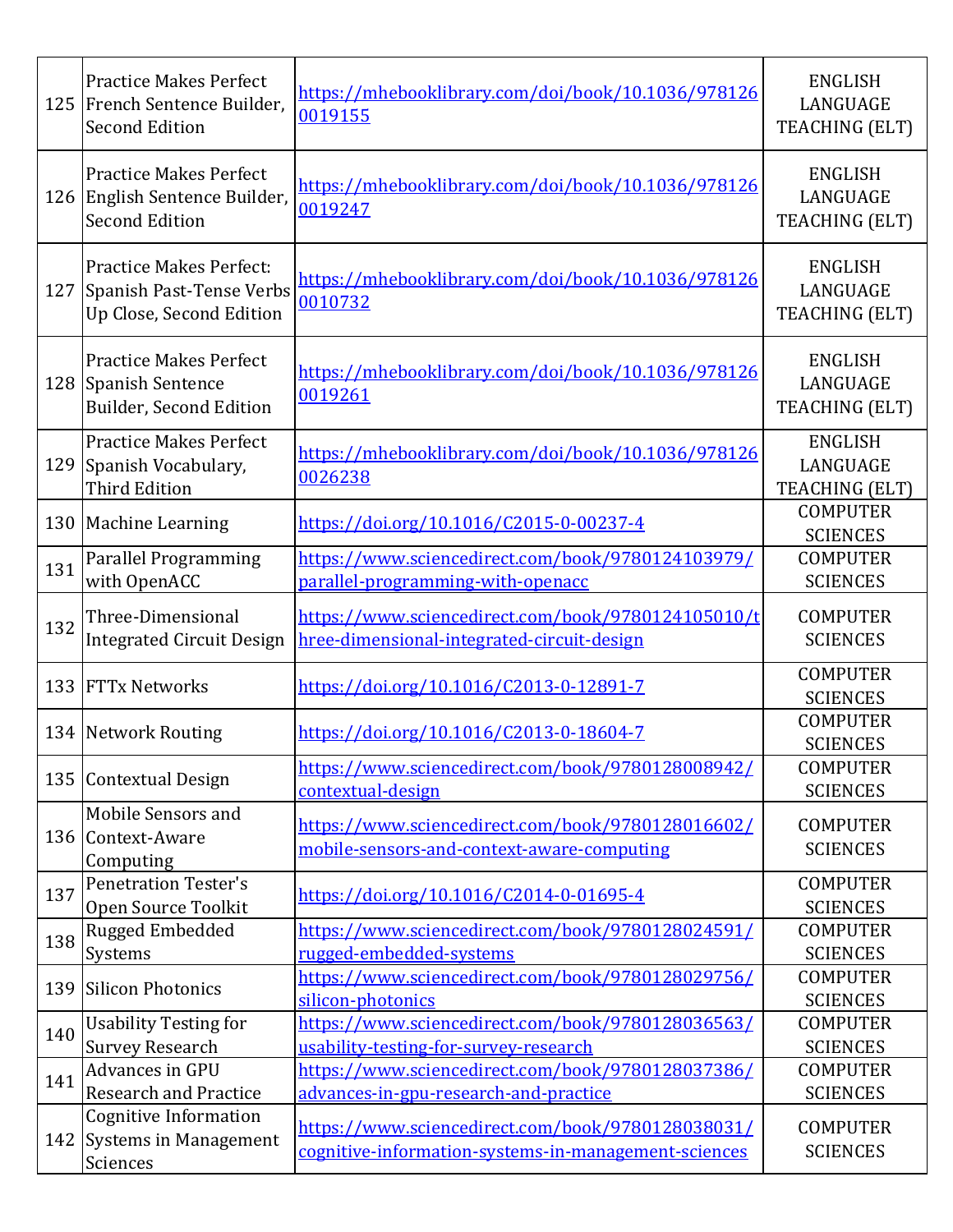| 143 | Computer and<br><b>Information Security</b><br>Handbook                             | https://www.sciencedirect.com/book/9780128038437/<br>computer-and-information-security-handbook                           | <b>COMPUTER</b><br><b>SCIENCES</b> |
|-----|-------------------------------------------------------------------------------------|---------------------------------------------------------------------------------------------------------------------------|------------------------------------|
|     | 144 Network Storage                                                                 | https://www.sciencedirect.com/book/9780128038635/<br>network-storage                                                      | <b>COMPUTER</b><br><b>SCIENCES</b> |
|     | <b>Application Performance</b><br>145 Management (APM) in<br>the Digital Enterprise | https://www.sciencedirect.com/book/9780128040188/<br>application-performance-management-apm-in-the-digital-<br>enterprise | <b>COMPUTER</b><br><b>SCIENCES</b> |
| 146 | <b>Embedded Computing for</b><br><b>High Performance</b>                            | https://doi.org/10.1016/C2015-0-00283-0                                                                                   | <b>COMPUTER</b><br><b>SCIENCES</b> |
| 147 | Securing the Internet of<br><b>Things</b>                                           | https://www.sciencedirect.com/book/9780128044582/<br>securing-the-internet-of-things                                      | <b>COMPUTER</b><br><b>SCIENCES</b> |
| 148 | Designing User Interfaces<br>for an Aging Population                                | https://doi.org/10.1016/C2015-0-01451-4                                                                                   | <b>COMPUTER</b><br><b>SCIENCES</b> |
| 149 | <b>Software Defined</b><br><b>Networks</b>                                          | https://www.sciencedirect.com/book/9780128045558/<br>software-defined-networks                                            | <b>COMPUTER</b><br><b>SCIENCES</b> |
| 150 | <b>Adaptive Mobile</b><br>Computing                                                 | https://doi.org/10.1016/C2015-0-01858-5                                                                                   | <b>COMPUTER</b><br><b>SCIENCES</b> |
| 151 | <b>Hacking Wireless Access</b><br>Points                                            | https://www.sciencedirect.com/book/9780128053157/<br>hacking-wireless-access-points                                       | <b>COMPUTER</b><br><b>SCIENCES</b> |
| 152 | Peering Carrier Ethernet<br>Networks                                                | https://www.sciencedirect.com/book/9780128053195/<br>peering-carrier-ethernet-networks                                    | <b>COMPUTER</b><br><b>SCIENCES</b> |
| 153 | <b>Research Methods for</b><br><b>Cyber Security</b>                                | https://www.sciencedirect.com/book/9780128053492/<br>research-methods-for-cyber-security                                  | <b>COMPUTER</b><br><b>SCIENCES</b> |
| 154 | <b>OCEB 2 Certification</b><br>Guide                                                | https://www.sciencedirect.com/book/9780128053522/<br>oceb-2-certification-guide                                           | <b>COMPUTER</b><br><b>SCIENCES</b> |
|     | Research Methods in<br>155 Human-Computer<br>Interaction                            | https://www.sciencedirect.com/book/9780128053904/<br>research-methods-in-human-computer-interaction                       | <b>COMPUTER</b><br><b>SCIENCES</b> |
| 156 | Software Architecture for<br>Big Data and the Cloud                                 | https://doi.org/10.1016/C2015-0-01431-9                                                                                   | <b>COMPUTER</b><br><b>SCIENCES</b> |
| 157 | <b>Coding for Penetration</b><br><b>Testers</b>                                     | https://www.sciencedirect.com/book/9780128054727/<br>coding-for-penetration-testers                                       | <b>COMPUTER</b><br><b>SCIENCES</b> |
| 158 | <b>Topological UML</b><br>Modeling                                                  | https://www.sciencedirect.com/book/9780128054765/t<br>opological-uml-modeling                                             | <b>COMPUTER</b><br><b>SCIENCES</b> |
| 159 | <b>Evolution of Knowledge</b><br>Science                                            | https://www.sciencedirect.com/book/9780128054789/<br>evolution-of-knowledge-science                                       | <b>COMPUTER</b><br><b>SCIENCES</b> |
| 160 | <b>Advanced Persistent</b><br>Security                                              | https://www.sciencedirect.com/book/9780128093160/<br>advanced-persistent-security                                         | <b>COMPUTER</b><br><b>SCIENCES</b> |
| 161 | <b>Big Data Analytics for</b><br>Sensor-Network<br><b>Collected Intelligence</b>    | https://www.sciencedirect.com/book/9780128093931/<br>big-data-analytics-for-sensor-network-collected-<br>intelligence     | <b>COMPUTER</b><br><b>SCIENCES</b> |
| 162 | <b>OCUP 2 Certification</b><br>Guide                                                | https://doi.org/10.1016/C2015-0-01170-4                                                                                   | <b>COMPUTER</b><br><b>SCIENCES</b> |
|     | 163 Mobile Cloud Computing                                                          | https://doi.org/10.1016/C2015-0-06313-4                                                                                   | <b>COMPUTER</b><br><b>SCIENCES</b> |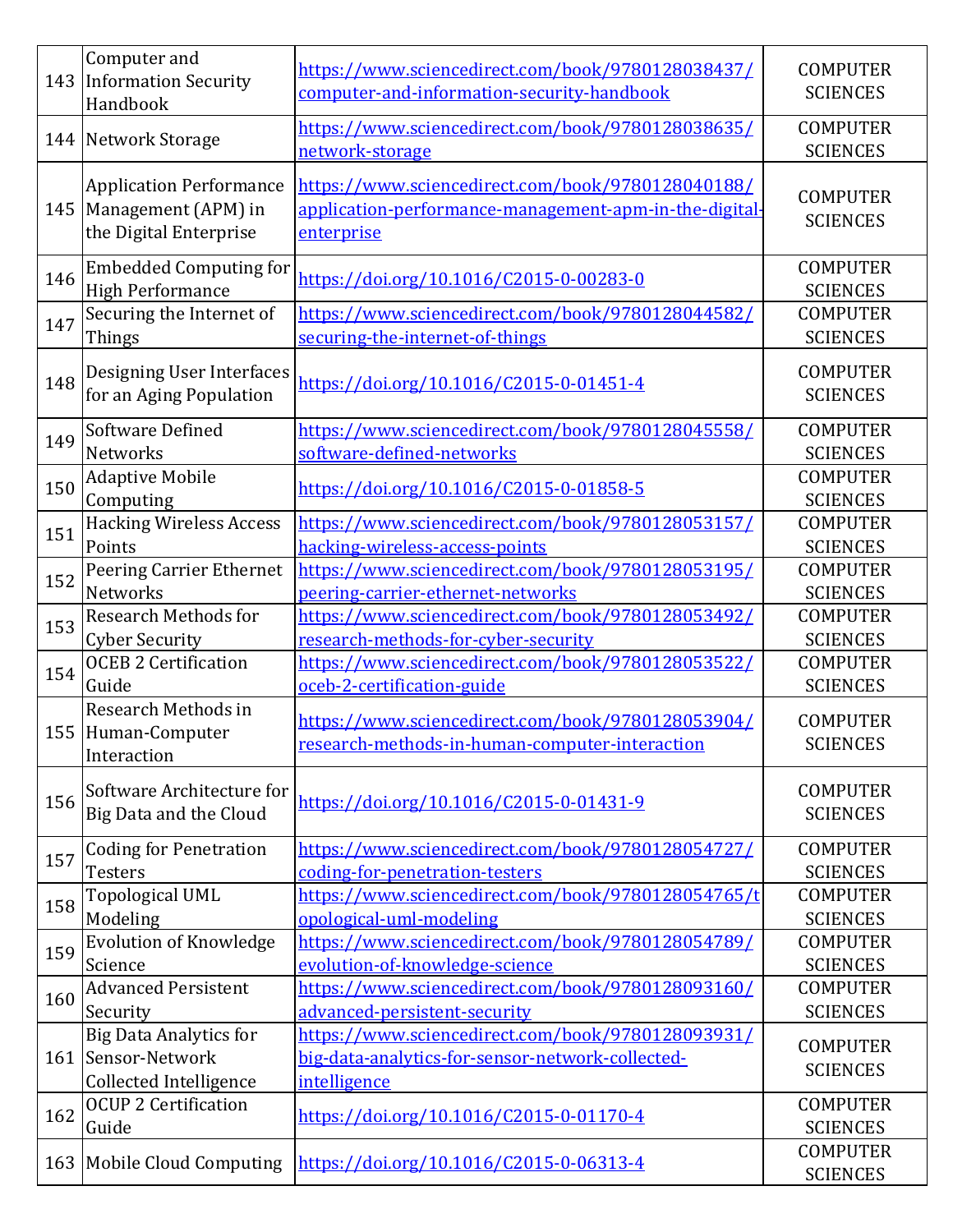|     | 164 Federal Cloud Computing     | https://www.sciencedirect.com/book/9780128097106/f<br>ederal-cloud-computing  | <b>COMPUTER</b><br><b>SCIENCES</b> |
|-----|---------------------------------|-------------------------------------------------------------------------------|------------------------------------|
|     | Managing the Web of             | https://www.sciencedirect.com/book/9780128097649/                             | <b>COMPUTER</b>                    |
| 165 | Things                          | managing-the-web-of-things                                                    | <b>SCIENCES</b>                    |
|     |                                 |                                                                               | <b>COMPUTER</b>                    |
| 166 | <b>Smart Sensors Networks</b>   | https://doi.org/10.1016/C2015-0-05917-2                                       | <b>SCIENCES</b>                    |
|     | Deep Learning for               | https://www.sciencedirect.com/book/9780128104088/                             | <b>COMPUTER</b>                    |
| 167 | <b>Medical Image Analysis</b>   | deep-learning-for-medical-image-analysis                                      | <b>SCIENCES</b>                    |
|     |                                 |                                                                               |                                    |
| 168 | <b>Statistical Shape and</b>    | https://doi.org/10.1016/C2015-0-06799-5                                       | <b>COMPUTER</b>                    |
|     | <b>Deformation Analysis</b>     |                                                                               | <b>SCIENCES</b>                    |
| 169 | The Illustrated Network         | https://www.sciencedirect.com/book/9780128110270/t                            | <b>COMPUTER</b>                    |
|     |                                 | he-illustrated-network                                                        | <b>SCIENCES</b>                    |
| 170 | <b>Lossless Information</b>     | https://www.sciencedirect.com/book/9780128120064/l                            | <b>COMPUTER</b>                    |
|     | <b>Hiding in Images</b>         | ossless-information-hiding-in-images                                          | <b>SCIENCES</b>                    |
| 171 | <b>Big Data and Smart</b>       | https://www.sciencedirect.com/book/9780128120132/                             | <b>COMPUTER</b>                    |
|     | <b>Service Systems</b>          | big-data-and-smart-service-systems                                            | <b>SCIENCES</b>                    |
|     | <b>Wireless Public Safety</b>   | https://www.sciencedirect.com/book/9781785480539/                             | <b>COMPUTER</b>                    |
| 172 | Networks 3                      | wireless-public-safety-networks-3                                             | <b>SCIENCES</b>                    |
|     | Certifiable Software            |                                                                               | <b>COMPUTER</b>                    |
| 173 | <b>Applications 2</b>           | https://doi.org/10.1016/C2015-0-01249-7                                       | <b>SCIENCES</b>                    |
|     | <b>ESD Protection</b>           | https://www.sciencedirect.com/book/9781785481222/                             | <b>COMPUTER</b>                    |
| 174 | Methodologies                   | esd-protection-methodologies                                                  | <b>SCIENCES</b>                    |
|     | <b>Flash Memory</b>             | https://www.sciencedirect.com/book/9781785481246/f                            | <b>COMPUTER</b>                    |
| 175 | Integration                     | lash-memory-integration                                                       | <b>SCIENCES</b>                    |
|     |                                 | https://www.sciencedirect.com/book/9781785482267/                             | <b>COMPUTER</b>                    |
| 176 | Distributed Systems             | distributed-systems                                                           | <b>SCIENCES</b>                    |
|     | Safety of Web                   | https://www.sciencedirect.com/book/9781785482281/                             | <b>COMPUTER</b>                    |
| 177 | Applications                    | safety-of-web-applications                                                    | <b>SCIENCES</b>                    |
|     | Cognitive Approach to           |                                                                               |                                    |
|     | 178 Natural Language            | https://www.sciencedirect.com/book/9781785482533/                             | <b>COMPUTER</b>                    |
|     | Processing                      | cognitive-approach-to-natural-language-processing                             | <b>SCIENCES</b>                    |
|     | Computational                   |                                                                               | <b>COMPUTER</b>                    |
| 179 | Frameworks                      | https://www.sciencedirect.com/book/9781785482564/<br>computational-frameworks |                                    |
|     |                                 |                                                                               | <b>SCIENCES</b>                    |
| 180 | <b>High Performance</b>         | https://doi.org/10.1016/C2013-0-09704-6                                       | <b>COMPUTER</b>                    |
|     | Computing                       |                                                                               | <b>SCIENCES</b>                    |
| 181 | <b>Understanding Virtual</b>    | https://doi.org/10.1016/C2013-0-18583-2                                       | <b>COMPUTER</b>                    |
|     | Reality                         |                                                                               | <b>SCIENCES</b>                    |
|     |                                 |                                                                               |                                    |
|     | <b>Environment Modeling-</b>    |                                                                               |                                    |
| 182 | <b>Based Requirements</b>       | https://doi.org/10.1016/C2014-0-00030-5                                       | <b>COMPUTER</b>                    |
|     | <b>Engineering for Software</b> |                                                                               | <b>SCIENCES</b>                    |
|     | <b>Intensive Systems</b>        |                                                                               |                                    |
|     |                                 |                                                                               |                                    |
| 183 | Hardware Security               | https://doi.org/10.1016/C2016-0-03251-5                                       | <b>COMPUTER</b>                    |
|     |                                 |                                                                               | <b>SCIENCES</b>                    |
|     | 184 Cloud Computing             | https://doi.org/10.1016/C2016-0-02364-1                                       | <b>COMPUTER</b>                    |
|     |                                 |                                                                               | <b>SCIENCES</b>                    |
| 185 | Certifiable Software            | https://doi.org/10.1016/C2015-0-01251-5                                       | <b>COMPUTER</b>                    |
|     | <b>Applications 3</b>           |                                                                               | <b>SCIENCES</b>                    |